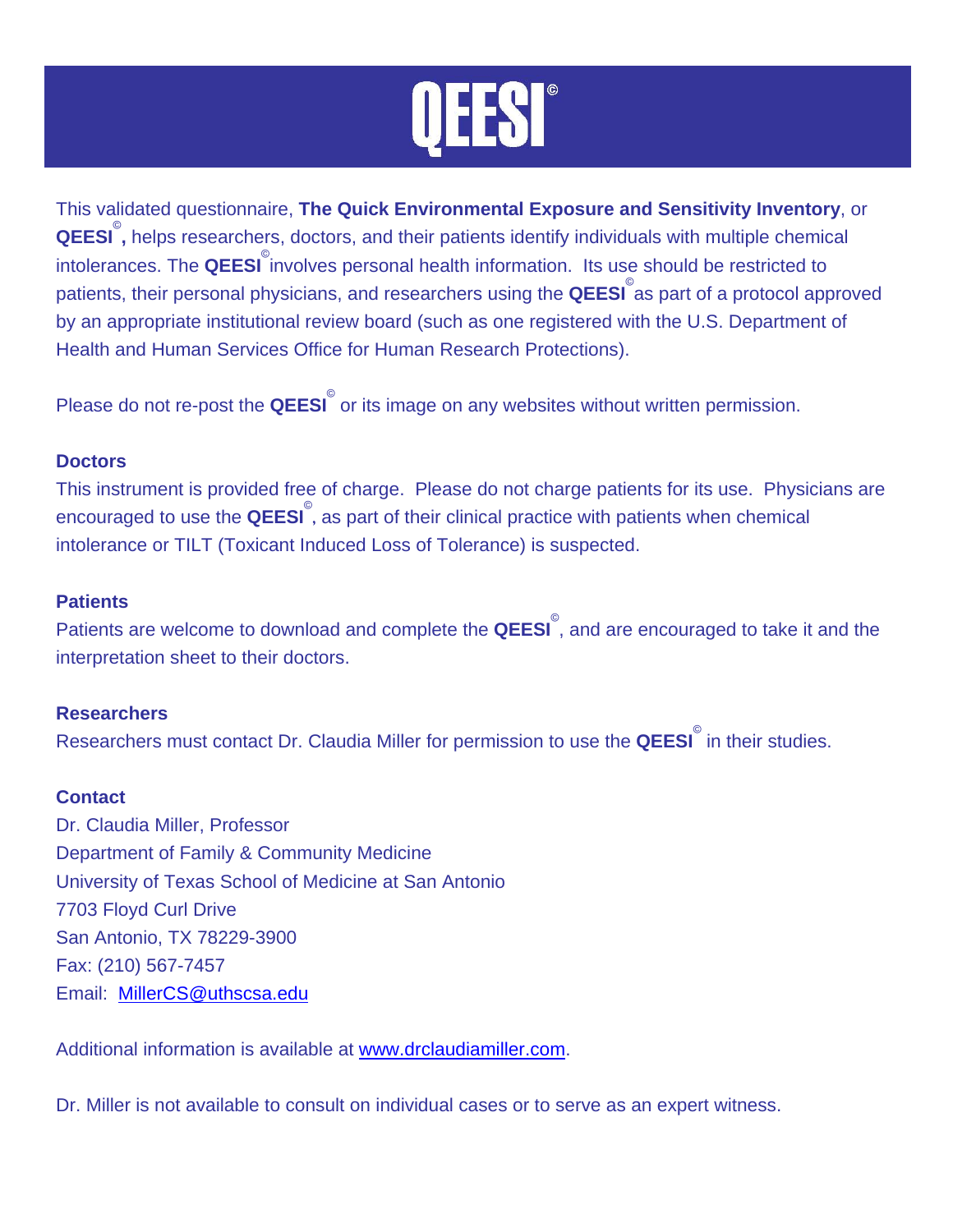

**The Quick Environmental Exposure and Sensitivity Inventory (QEESI<sup>®</sup>) was developed as a screening questionnaire for** multiple chemical intolerances (MCI). The instrument has four scales: Symptom Severity, Chemical Intolerances, Other Intolerances, and Life Impact. Each scale contains 10 items, scored from 0 = "not a problem" to 10 = "severe or disabling problem." A 10-item Masking Index gauges ongoing exposures that may affect individuals' awareness of their intolerances as well as the intensity of their responses to environmental exposures. Potential uses for the QEESI<sup>®</sup> include:

- 1. Research—to characterize and compare study populations, and to select subjects and controls.
- 2. Clinical evaluations—to obtain a profile of patients' self-reported symptoms and intolerances. The QEESI<sup>©</sup> can be administered at intervals to follow symptoms over time or to document responses to treatment or exposure avoidance.
- 3. Workplace or community investigations—to identify and assist those who may be more chemically susceptible or who report new intolerances. Affected individuals should have the option of discussing results with investigators or their personal physicians.

Individuals whose symptoms began or intensified following a particular exposure event can fill out the QEESI<sup>©</sup> using two different ink colors, one showing how they were before the event, and the second how they have been since the event. On the cover of the QEESI© is a "Symptom Star" (Figure 1) which provides a graphical representation of patients' responses on the Symptom Severity Scale.

**Figure 1. QEESI Symptom Star illustrating symptom severity in an individual before and after an exposure event (e.g., pesticide application, indoor air contaminants, chemical spill)** 



For additional copies of the QEESI<sup>©</sup>, contact Claudia S. Miller, M.D., M.S., University of Texas Health Science Center at San Antonio, Department of Family and Community Medicine, 7703 Floyd Curl Drive (222 MCS), San Antonio, Texas 78229-3900. Phone: (210) 567-7407; fax: (210) 567-7457; email: millercs@uthscsa.edu. For further information see Chemical Exposures: Low Levels and High Stakes by Nicholas A. Ashford and Claudia S. Miller, John Wiley & Sons, 1998 (1-800-225-5945) http://www.wiley.com.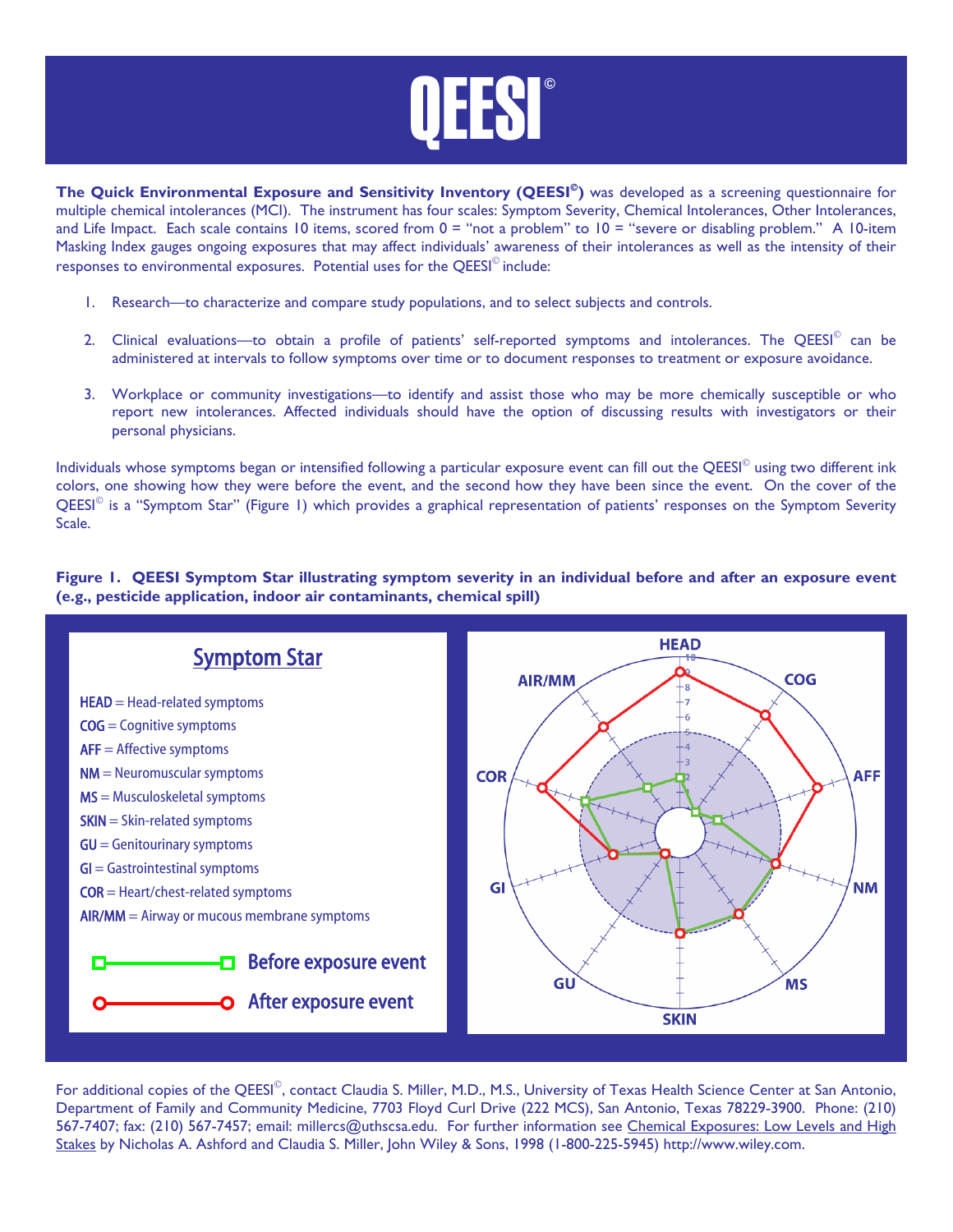

he purpose of this questionnaire is to help identify health problems you may be having and to understand your responses to various exposures. Complete pages 1-5, describing how you are now. Then fill in the "target" diagram below. TThe purpose of this questionnaire is to help identify health problems you may be<br> **1.** having and to understand your responses to various exposures. Complete pages 1-5,<br>
1. Diesel or gas engine exhaust **1.** Diesel or gas e

If your health problems began suddenly or became much worse after a particular exposure event, such as a pesticide exposure or moving to a new home or office building, then go back through pages 1-3 and indicate how you were before the exposure event. Use different colors or symbols (circles, squares) for "before" and "after."

# Symptom Star



Instructions: Place page 3 so that it lies next to this page. Place a dot on the corresponding spoke for each symptom item. Connect these points. Indicate "before" and "after" scores by using different colors or dotted versus solid lines.

#### — Chemical Exposures —

The following items ask about your responses to various odors or chemical exposures. Please indicate whether or not these odors or exposures would make you feel sick, for example, you would get a headache, have difficulty thinking, feel weak, have trouble breathing, get an upset stomach, feel dizzy, or something like that. For any exposure that makes you feel sick, on a 0-10 scale rate the severity of your symptoms with that exposure. For exposures that do not bother you, answer "0." Do not leave any items blank.

## **For each item, circle one number only: [0 = not at all a problem] [5 = moderate symptoms]**

| Τ.  | Diesel or gas engine exhaust                                                                             | 0 1 2 3 4 5 6 7 8 9 10 |
|-----|----------------------------------------------------------------------------------------------------------|------------------------|
| 2.  | Tobacco smoke                                                                                            | 0 1 2 3 4 5 6 7 8 9 10 |
| 3.  | Insecticide                                                                                              | 0 1 2 3 4 5 6 7 8 9 10 |
| 4.  | Gasoline, for example at a service station while filling the gas<br>tank                                 | 0 1 2 3 4 5 6 7 8 9 10 |
| 5.  | Paint or paint thinner                                                                                   | 0 1 2 3 4 5 6 7 8 9 10 |
| 6.  | Cleaning products such as disinfectants, bleach, bathroom<br>cleansers or floor cleaners                 | 0 1 2 3 4 5 6 7 8 9 10 |
| 7.  | Certain perfumes, air fresheners or other fragrances                                                     | 0 1 2 3 4 5 6 7 8 9 10 |
| 8.  | Fresh tar or asphalt                                                                                     | 0 1 2 3 4 5 6 7 8 9 10 |
| 9.  | Nailpolish, nailpolish remover, or hairspray                                                             | 0 1 2 3 4 5 6 7 8 9 10 |
| 10. | New furnishings such as new carpeting, a new soft plastic<br>shower curtain or the interior of a new car | 0 1 2 3 4 5 6 7 8 9 10 |
|     |                                                                                                          |                        |

**Total Chemical Intolerance Score (0-100):** 

Name any additional chemical exposures that make you feel ill and score them from 0

to 10: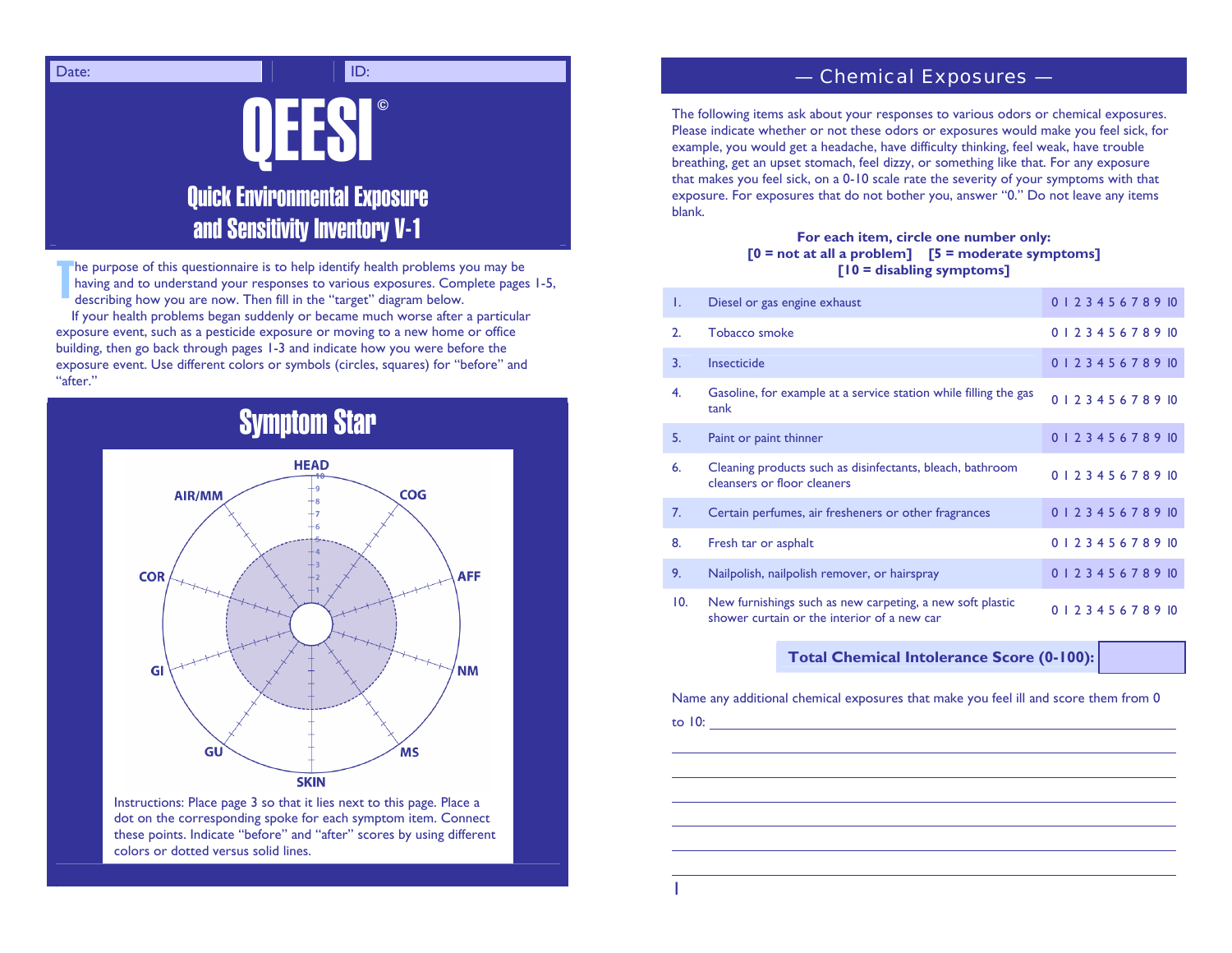## — Other Exposures —

The following items ask about your responses to a variety of other exposures. As before, please indicate whether these exposures would make you feel sick. Rate the severity of your symptoms on a 0-10 scale. Do not leave any items blank.

#### **For each item, circle one number only: [0 = not at all a problem] [5 = moderate symptoms] [10 = disabling symptoms]**

| T.  | Chlorinated tap water                                                                                                                                                                                                                                                                                                                           | 0 1 2 3 4 5 6 7 8 9 10 |
|-----|-------------------------------------------------------------------------------------------------------------------------------------------------------------------------------------------------------------------------------------------------------------------------------------------------------------------------------------------------|------------------------|
| 2.  | Particular foods, such as candy, pizza, milk, fatty foods,<br>meats, barbecue, onions, garlic, spicy foods, or food<br>additives such as MSG                                                                                                                                                                                                    | 0 1 2 3 4 5 6 7 8 9 10 |
| 3.  | Unusual cravings, or eating any foods as though you were<br>addicted to them; or feeling ill if you miss a meal                                                                                                                                                                                                                                 | 0 1 2 3 4 5 6 7 8 9 10 |
| 4.  | Feeling ill after meals                                                                                                                                                                                                                                                                                                                         | 0 1 2 3 4 5 6 7 8 9 10 |
| 5.  | Caffeine, such as coffee, tea, Snapple, cola drinks, Big Red,<br>Dr. Pepper or Mountain Dew, or chocolate                                                                                                                                                                                                                                       | 0 1 2 3 4 5 6 7 8 9 10 |
| 6.  | Feeling ill if you drink or eat less than your usual amount of<br>coffee, tea, caffeinated soda or chocolate, or miss it<br>altogether                                                                                                                                                                                                          | 0 1 2 3 4 5 6 7 8 9 10 |
| 7.  | Alcoholic beverages in small amounts such as one beer or a<br>glass of wine                                                                                                                                                                                                                                                                     | 0 1 2 3 4 5 6 7 8 9 10 |
| 8.  | Fabrics, metal jewelry, creams, cosmetics, or other items<br>that touch your skin                                                                                                                                                                                                                                                               | 0 1 2 3 4 5 6 7 8 9 10 |
| 9.  | Being unable to tolerate or having adverse or allergic<br>reactions to any drugs or medications (such as antibiotics,<br>anesthetics, pain relievers, x-ray contrast dye, vaccines or<br>birth control pills), or to an implant, prosthesis,<br>contraceptive chemical or device, or other medical, surgical<br>or dental material or procedure | 0 1 2 3 4 5 6 7 8 9 10 |
| 10. | Problems with any classical allergic reactions (asthma, nasal<br>symptoms, hives, anaphylaxis or eczema) when exposed to<br>allergens such as: tree, grass or weed pollen, dust, mold,<br>animal dander, insect stings or particular foods                                                                                                      | 0 1 2 3 4 5 6 7 8 9 10 |
|     | <b>Total Other Intolerance Score (0-100):</b>                                                                                                                                                                                                                                                                                                   |                        |

## — Symptoms —

The following questions ask about symptoms you may have experienced commonly. Rate the severity of your symptoms on a 0-10 scale. Do not leave any items blank.

#### **For each item, circle one number only: [0 = not at all a problem] [5 = moderate symptoms] [10 = disabling symptoms]**

| T.  | Problems with your muscles or joints, such as pain, aching,<br>cramping, stiffness or weakness?                                                                                                                             | <b>MS</b><br>0 1 2 3 4 5 6 7 8 9 10   |  |  |  |  |
|-----|-----------------------------------------------------------------------------------------------------------------------------------------------------------------------------------------------------------------------------|---------------------------------------|--|--|--|--|
| 2.  | Problems with burning or irritation of your eyes, or<br>problems with your airway or breathing, such as feeling<br>short of breath, coughing, or having a lot of mucus, post-<br>nasal drainage, or respiratory infections? | AIR/MM<br>0 1 2 3 4 5 6 7 8 9 10      |  |  |  |  |
| 3.  | Problems with your heart or chest, such as a fast or<br>irregular heart rate, skipped beats, your heart pounding, or<br>chest discomfort?                                                                                   | <b>COR</b><br>0 1 2 3 4 5 6 7 8 9 10  |  |  |  |  |
| 4.  | Problems with your stomach or digestive tract, such as<br>abdominal pain or cramping, abdominal swelling or bloating,<br>nausea, diarrhea, or constipation?                                                                 | GI<br>0 1 2 3 4 5 6 7 8 9 10          |  |  |  |  |
| 5.  | Problems with your ability to think, such as difficulty<br>concentrating or remembering things, feeling spacey, or<br>having trouble making decisions?                                                                      | COG<br>0 1 2 3 4 5 6 7 8 9 10         |  |  |  |  |
| 6.  | Problems with your mood, such as feeling tense or nervous,<br>irritable, depressed, having spells of crying or rage, or loss of<br>motivation to do things that used to interest you?                                       | <b>AFF</b><br>0 1 2 3 4 5 6 7 8 9 10  |  |  |  |  |
| 7.  | Problems with balance or coordination, with numbness or<br>tingling in your extremities, or with focusing your eyes?                                                                                                        | <b>NM</b><br>0 1 2 3 4 5 6 7 8 9 10   |  |  |  |  |
| 8.  | Problems with your head, such as headaches or a feeling of<br>pressure or fullness in your face or head?                                                                                                                    | <b>HEAD</b><br>0 1 2 3 4 5 6 7 8 9 10 |  |  |  |  |
| 9.  | Problems with your skin, such as a rash, hives or dry skin?                                                                                                                                                                 | <b>SKIN</b><br>0 1 2 3 4 5 6 7 8 9 10 |  |  |  |  |
| 10. | Problems with your urinary tract or genitals, such as pelvic<br>pain or frequent or urgent urination? (For women: or<br>discomfort or other problems with your menstrual period?)                                           | GU<br>0 1 2 3 4 5 6 7 8 9 10          |  |  |  |  |
|     | <b>Total Symptom Score (0-100):</b>                                                                                                                                                                                         |                                       |  |  |  |  |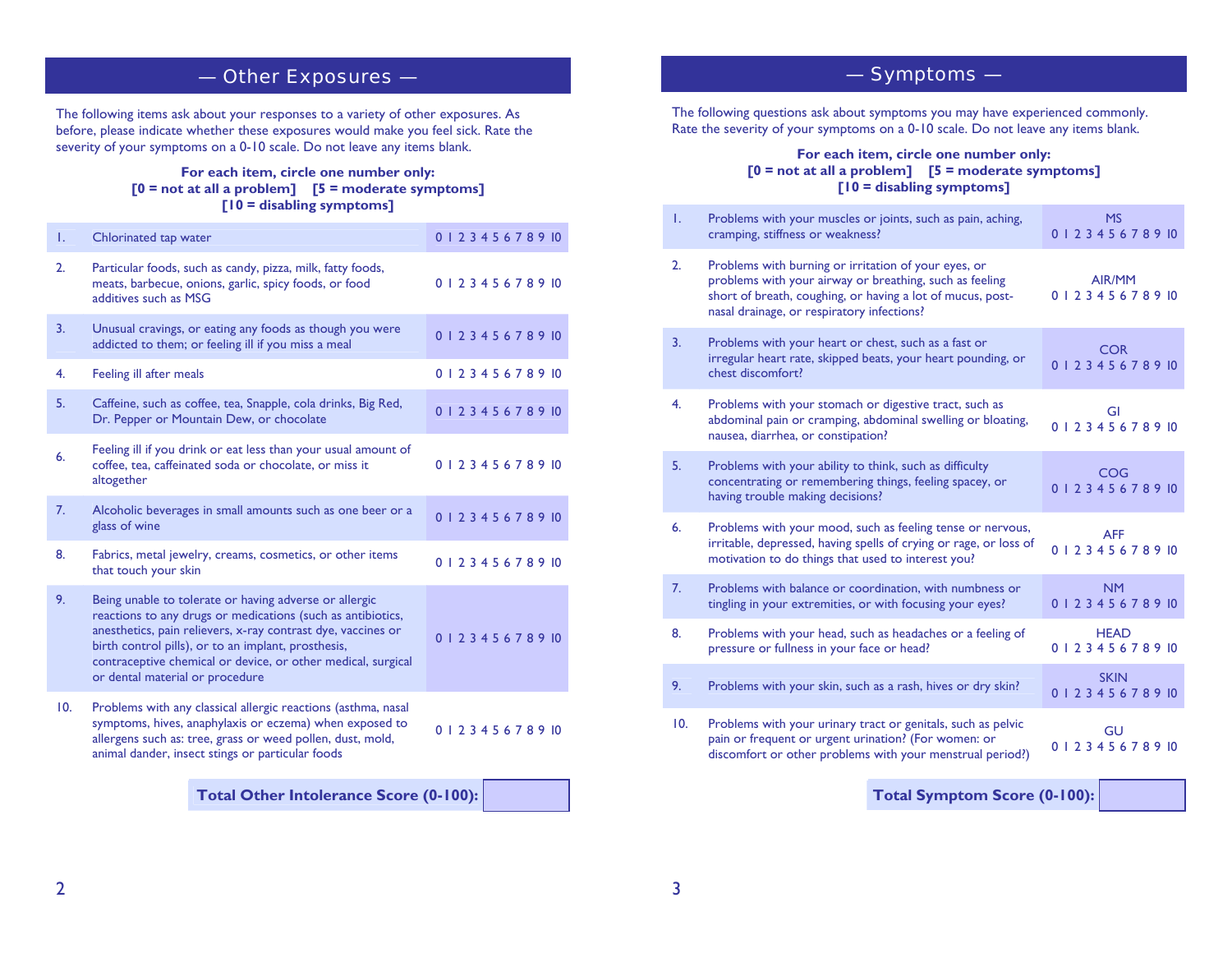## — Masking Index —

The following items refer to *ongoing* exposures you may be having. Circle "0" if the answer is "NO," or if you don't know whether you have the exposure. Circle "1" if the answer is "YES," you do have the exposure. Do not leave any items blank.

#### **Circle "0" or "1" only:**

| Τ.  | Do you smoke or dip tobacco once a week or more often?                                                                                                                                                                                                                      | $NO=0$ | $YES=1$ |
|-----|-----------------------------------------------------------------------------------------------------------------------------------------------------------------------------------------------------------------------------------------------------------------------------|--------|---------|
| 2.  | Do you drink any alcoholic beverages, beer, or wine once a<br>week or more often?                                                                                                                                                                                           | $NO=0$ | $YES=1$ |
| 3.  | Do you consume any caffeinated beverages once a week or<br>more often?                                                                                                                                                                                                      | $NO=0$ | $YES=1$ |
| 4.  | Do you routinely (once a week or more) use perfume,<br>hairspray, or other scented personal care products?                                                                                                                                                                  | $NO=0$ | $YES=1$ |
| 5.  | Has either your home or your workplace been sprayed for<br>insects or fumigated in the past year?                                                                                                                                                                           | $NO=0$ | $YES=1$ |
| 6.  | In your current job or hobby, are you routinely (once a<br>week or more) exposed to any chemicals, smoke or fumes?                                                                                                                                                          | $NO=0$ | $YES=1$ |
| 7.  | Other than yourself, does anyone routinely smoke inside<br>your home?                                                                                                                                                                                                       | $NO=0$ | $YES=1$ |
| 8.  | Is either a gas or propane stove used for cooking in your<br>home?                                                                                                                                                                                                          | $NO=0$ | $YES=1$ |
| 9.  | Is a scented fabric softener (liquid or dryer sheet) routinely<br>used in laundering your clothes or bedding?                                                                                                                                                               | $NO=0$ | $YES=1$ |
| 10. | Do you routinely (once a week or more) take any of the<br>following: steroid pills, such as prednisone; pain medications<br>requiring a prescription; medications for depression, anxiety,<br>or mood disorders; medications for sleep; or recreational<br>or street drugs? | $NO=0$ | $YES=1$ |

**Masking Index (0-10): (Total number of YES answers)**

## — Impact of Sensitivities —

If you are sensitive to certain chemicals or foods, on a scale of 0-10 rate the degree to which your sensitivities have affected various aspects of your life. If you are not sensitive or if your sensitivities do not affect these aspects of your life, answer "0." Do not leave any items blank.

#### **How much have your sensitivities affected: [0 = not at all] [5 = moderately] [10 = severely]**

| L.  | Your diet?                                                                                                                  | 0 1 2 3 4 5 6 7 8 9 10 |
|-----|-----------------------------------------------------------------------------------------------------------------------------|------------------------|
| 2.  | Your ability to work or go to school?                                                                                       | 0 1 2 3 4 5 6 7 8 9 10 |
| 3.  | How you furnish your home?                                                                                                  | 0 1 2 3 4 5 6 7 8 9 10 |
| 4.  | Your choice of clothing?                                                                                                    | 0 1 2 3 4 5 6 7 8 9 10 |
| 5.  | Your ability to travel to other cities or drive a car?                                                                      | 0 1 2 3 4 5 6 7 8 9 10 |
| 6.  | Your choice of personal care products, such as deodorants<br>or makeup?                                                     | 0 1 2 3 4 5 6 7 8 9 10 |
| 7.  | Your ability to be around others and enjoy social activities,<br>for example, going to meetings, church, restaurants, etc.? | 0 1 2 3 4 5 6 7 8 9 10 |
| 8.  | Your choice of hobbies or recreation?                                                                                       | 0 1 2 3 4 5 6 7 8 9 10 |
| 9.  | Your relationship with your spouse or family?                                                                               | 0 1 2 3 4 5 6 7 8 9 10 |
| 10. | Your ability to clean your home, iron, mow the lawn, or<br>perform other routine chores?                                    | 0 1 2 3 4 5 6 7 8 9 10 |

**Total Life Impact Score (0-100):** 

| For copies of the QEESI, call 210-567-7407 or email millercs@uthscsa.edu.                                                                                                                                                                                                                                            |
|----------------------------------------------------------------------------------------------------------------------------------------------------------------------------------------------------------------------------------------------------------------------------------------------------------------------|
| <b>REFERENCES:</b>                                                                                                                                                                                                                                                                                                   |
| <b>Background information:</b>                                                                                                                                                                                                                                                                                       |
| Chemical Exposures: Low Levels and High Stakes (2nd Ed.) by Nicholas A. Ashford and<br>Claudia S. Miller, John Wiley & Sons, Inc., New York, 1998.                                                                                                                                                                   |
| Sensitivity, specificity, reliability and validity of the QEESI:<br>Miller CS, Prihoda TJ: The Environmental Exposure and Sensitivity Inventory (EESI): a<br>standardized approach for measuring chemical intolerances for research and clinical<br>applications. Toxicology and Industrial Health 15:370-385, 1999. |
| Miller CS, Prihoda T. A controlled comparison of symptoms and chemical intolerances<br>reported by Gulf War veterans, implant recipients and persons with multiple chemical<br>sensitivity. Toxicology and Industrial Health 15:386-397, 1999.                                                                       |
| Copyright © 1998 Claudia S. Miller. All rights reserved. This work may not be translated or copied<br>in whole or in part, transmitted in any form or by any means (electronic or mechanical) including                                                                                                              |

Copyright © 1998 Claudia S. Miller. All rights reserved. This work may not be translated or copied in whole or in part, transmitted in any form or by any means (electronic or mechanical), including photocopying, recording, storage in an information retrieval system or otherwise, without the written permission of the author.